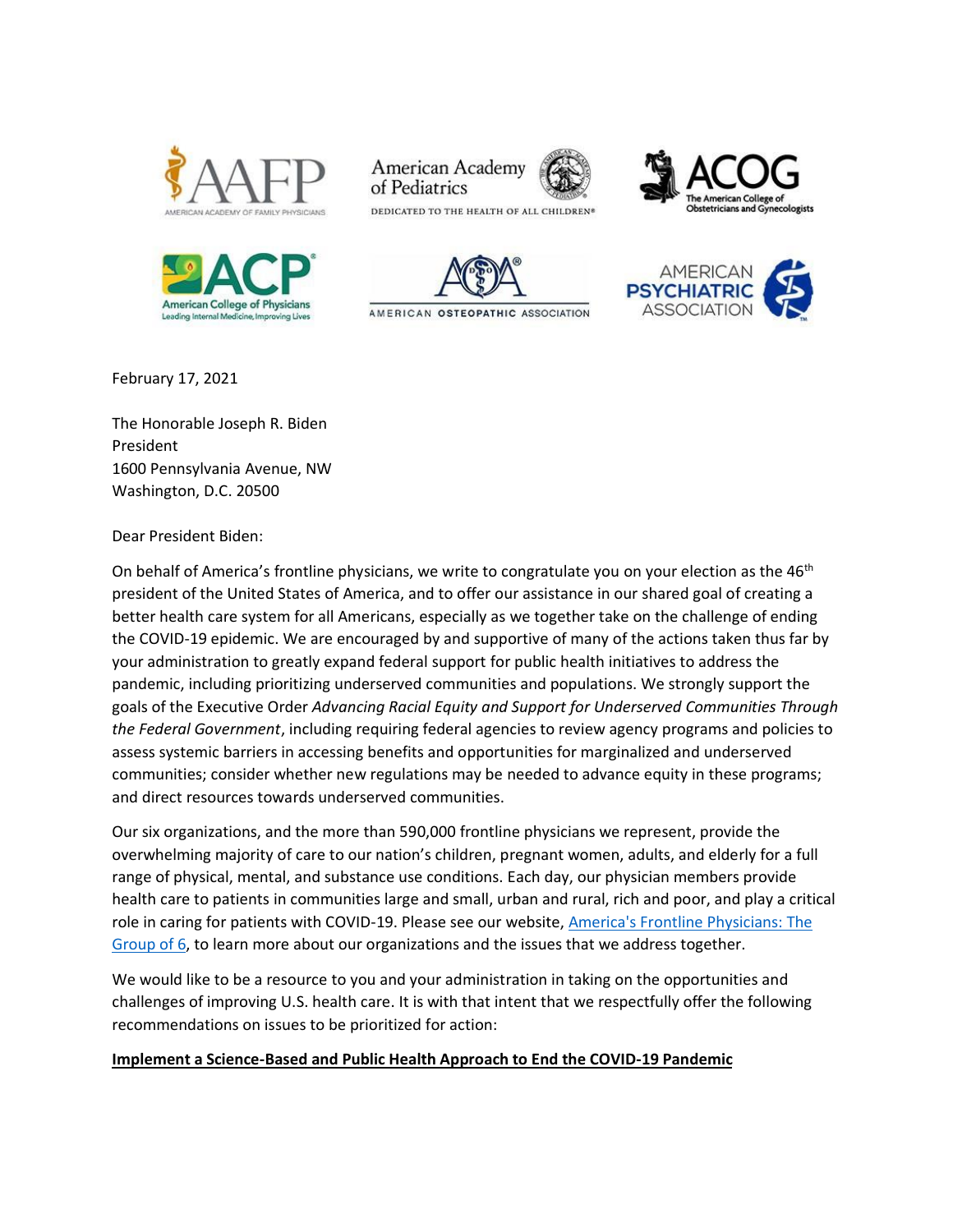Our organizations are greatly encouraged by your administration's commitment to an evidence-based approach to ending the COVID-19 pandemic, and the reliance on medical and scientific leadership in this effort. We strongly support the goals announced in the National Strategy for the COVID-19 Response and Pandemic Preparedness, and in related executive actions, including to massively expand access to treatment, vaccination, and testing; ensure an equitable pandemic response and recovery for communities that have been disproportionately impacted by the pandemic; and provide global leadership and engagement, including rejoining the World Health Organization. We support your commitment to ensuring that when scientific or technological information is considered in policy decisions, it should be subjected to well-established scientific processes, including peer review where feasible and applicable, with appropriate protections against political interference and for privacy as outlined in the Memorandum on Restoring Trust in Government Through Scientific Integrity and Evidence-Based Policymaking. As your administration continues to pursue an evidence-based approach to the COVID-19 pandemic, we ask that you prioritize the following actions:

- 1. **Ensure that community-based physicians and medical students are prioritized and have access to the COVID-19 vaccines**. According to the Kaiser Family Foundation, the vaccine distribution strategies of all states and the District of Columbia place health care personnel in the highest priority group. A January 202[1 survey](https://www.pcpcc.org/sites/default/files/news_files/C19%20Series%2024%20National%20Executive%20Summary.pdf) shows 9 in 10 primary care clinicians intend to get vaccinated. However, reports from our members and the press have noted that in some areas, community-based primary care physicians are having difficulty getting vaccinated, despite being frontline, high-risk health care professionals. There are also reports of medical students not being included in state vaccine distribution plans, despite being listed among the qualifying health care personnel in the Centers for Disease Control and Prevention (CDC) guideline. In many areas, hospital and health system-based health care personnel, whether they are frontline physicians at high-risk of COVID-19 exposure or not, [are being vaccinated before](https://www.statnews.com/2021/01/04/covid19-vaccines-primary-care-doctors-rollout/) communitybased [primary care physicians.](https://www.wsj.com/articles/covid-19-vaccines-remain-elusive-for-many-doctors-health-care-workers-11610046715) It is essential that steps be taken immediately to ensure that primary care and other community-based physicians are prioritized and able to get vaccinated. Additionally, we urge you to support physicians who wish to administer the COVID-19 vaccine by ensuring community-based practices are included in distribution plans. In a January 2021 [survey,](https://www.vmgma.org/assets/docs/Legislative/Physician%20Practice%20Vaccine%20Access%20Poll_Final_Jan.%202021.pdf) 71 percent of medical practices reported being unable to obtain COVID-19 vaccine for their patients, and independent medical groups were significantly less likely to have access than those owned by hospitals or health systems.
- 2. **All vaccinators, including those working in pharmacies and retail health clinics, should coordinate, collaborate, and communicate with the patient's primary care team to ensure patient safety and continuity of care.** This includes providing appropriate paperwork to patients, referring patients to their physician for any necessary counseling and follow-up care, and having a structured referral system to primary care settings.
- 3. **We urge the CDC, Food and Drug Administration (FDA), vaccine manufacturers, state and local health departments, and other stakeholders to widely distribute all vaccine-related educational materials, quality protocols, storage and handling information, documentation, and other requirements to the health care community for better patient education.** This should include information about any potential adverse events and tools to educate patients in linguistically and culturally appropriate ways. We also support a national public education campaign about why and how to get vaccinated.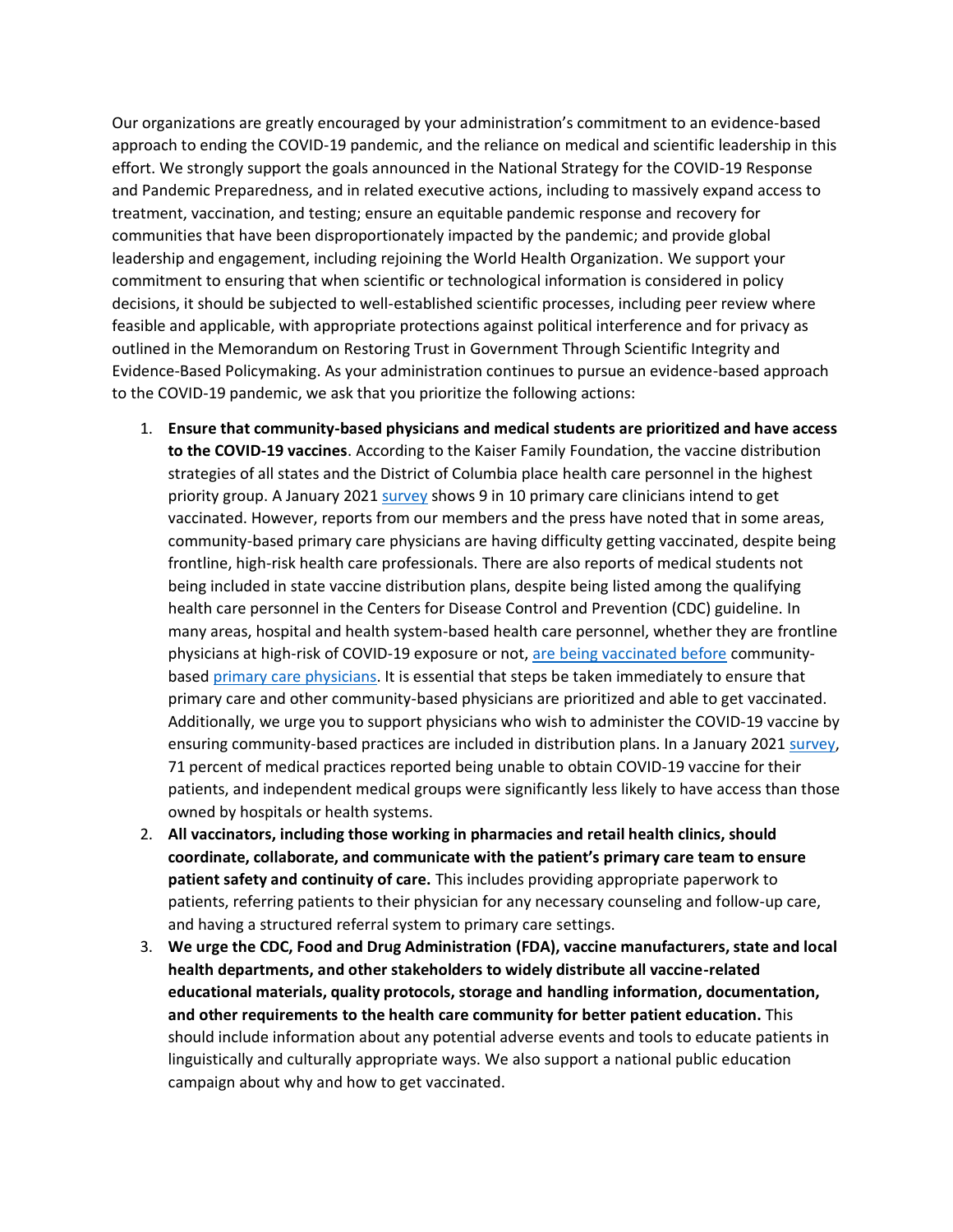- 4. **Ensure reasonable efforts to track administration and document vaccination.** We support funding for a coordinated effort to improve the electronic exchange of public health data to support public health registries.
- 5. **Require insurers to provide adequate payment for administration of all vaccines, including COVID-19 vaccines.** Payers also need to inform care teams of billing, coding, and other information necessary to obtain prompt payment for not only administering the vaccine, but also for providing counseling and follow-up care.
- 6. **Work with Congress to increase funding for vaccine production and distribution, testing and tracing, public health, and physicians on the front lines delivering care to patients during the COVID-19 pandemic.** We specifically support your proposals to invest \$20 billion in a national vaccination program in partnership with states, localities, Tribes, and territories; expand the Federal Medicaid Assistance Percentage (FMAP) to 100 percent for the administration of vaccines; invest \$50 billion to expand testing, provide funds for the purchase of rapid tests, expand lab capacity, and provide support to help schools and local governments implement regular testing protocols; fund 100,000 public health workers to work in their local communities to perform vital tasks like vaccine outreach and contact tracing; increase funding to provide health services for underserved populations, including expanding Community Health Centers; and investing in health services on tribal lands to increase access to COVID-19 treatment and care, as well as the ability to provide vaccination to underserved populations.
- **7. Build public confidence in COVID-19 vaccines by appropriately preparing physicians and other vaccine providers to engage in effective conversations with patients and families.** Despite the seriousness of the spread of COVID-19, a large number of Americans are still hesitant to take the vaccine, including many health care workers. Some are influenced by misinformation being spread about the vaccine's safety and effectiveness, and others are wary due to the speed of the vaccine's development and historical racism in medical research.

Physicians are frontline experts and will be among our most important messengers to instill confidence among the general public. Clinicians must have access to data and other information needed to be able to answer patients' questions about vaccine safety and efficacy. It is imperative that the administration boost education efforts about the safety and effectiveness of the vaccines so frontline health care workers can in turn share this information with the general public. These efforts must also be complemented with awareness campaigns to address vaccine hesitancy by funding the newly authorized VACCINES Act (Sec. 313 of the Public Health Service Act).

Finally, we must also address the recent decline in non-COVID-19 immunization rates. One of the unfortunate side effects of the COVID-19 pandemic is the dramatic fall in regular immunization rates among children and adults. Unfortunately, this decline in immunizations threatens herd immunity levels. To ensure that children, adolescents, and adults are still receiving routine immunizations, we must focus not only on the COVID-19 vaccine rates over the next several months, but also routine immunizations by encouraging Americans to continue receiving recommended primary care.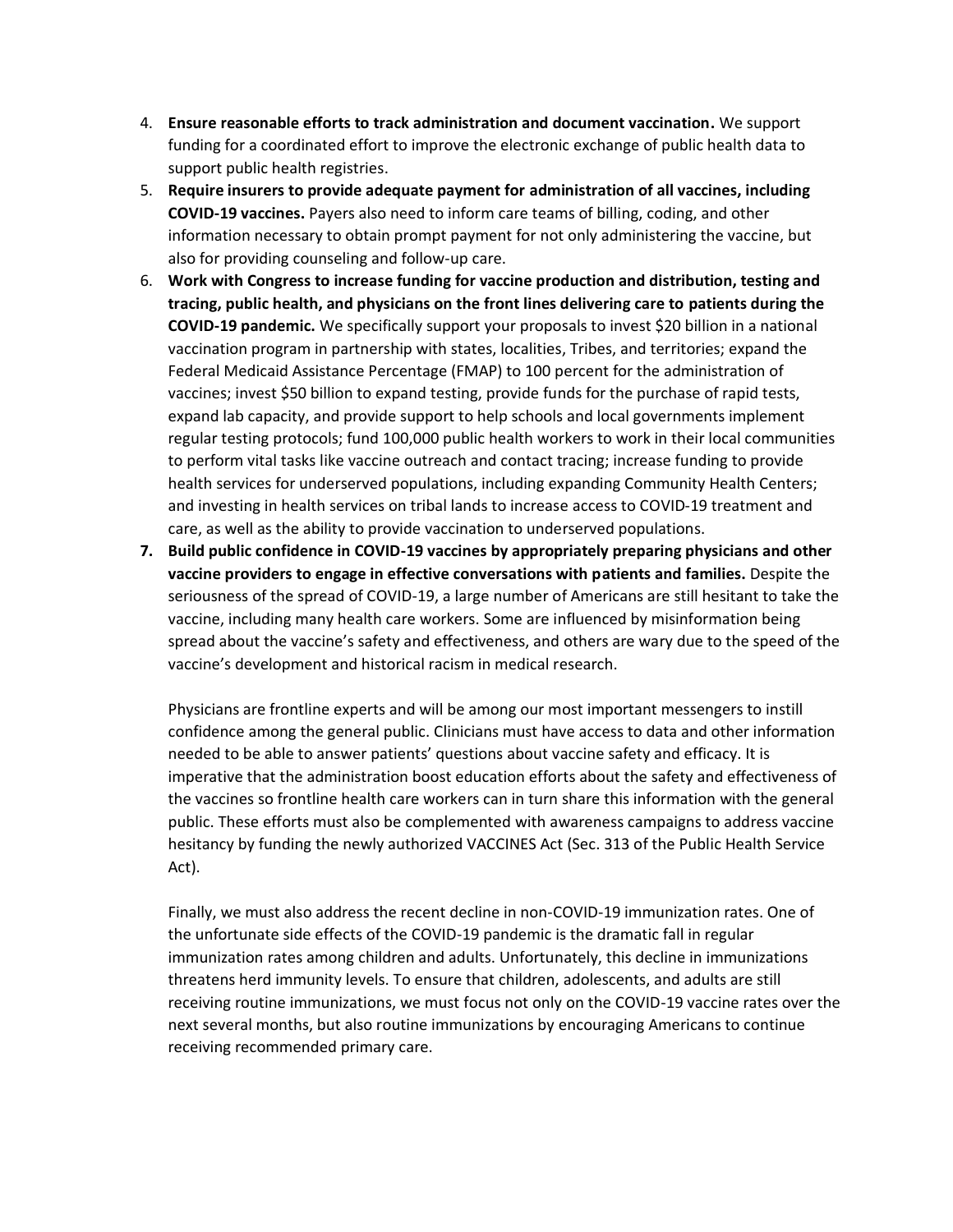**8. We applaud the use of the federal government's authority to expand use of masks as part of a comprehensive strategy to slow the transmission of COVID-19.**

#### **Expand Health Care Coverage and Protect Access to Care**

The Affordable Care Act (ACA) has played an essential role in extending coverage and patient protections to millions of Americans, including those with pre-existing conditions. Our organizations have championed policies to expand ACA coverage to reach more people and provide a greater level of protection from the costs of health care, and opposed actions that undermine coverage and patient protections. We offer the following recommendations to build and improve on the ACA:

- 1. **We strongly support your decision to establish a COVID-19 open enrollment period** for individuals and families to be able to enroll in an ACA marketplace plan as included in the Executive Order *Strengthening Medicaid and the Affordable Care Act*.
- 2. **We appreciate that the same executive order requires agency review of policies that undermine protections for people with pre-existing conditions**, demonstrations, and waivers under Medicaid and the ACA that may reduce coverage or undermine the programs; policies that undermine the Health Insurance Marketplace or other markets for health insurance; policies that make it more difficult to enroll in Medicaid and the ACA; and policies that reduce affordability of coverage or financial assistance, including for dependents.
- 3. **We specifically urge you to prioritize halting and reversing the "Short-Term, Limited Duration Insurance" (STLDI) final rule (CMS-9924-F).** Our [joint recommendations](https://www.aafp.org/dam/AAFP/documents/advocacy/coverage/insurance/ST-Group6-Coverage-020619.pdf) on coverage urge Congress and the administration to preserve essential coverage, benefits, and consumer protections established under current law. STLDI is designed to fill temporary gaps in coverage. This type of coverage is exempt from the ACA's consumer protections, and therefore, many of these plans exclude coverage for critically important health care services; vary premium rates by gender, health status, and age; and put individuals and families at significant financial risk. That exemption extends to pre-existing conditions and essential health benefits. An [evaluation](http://files.kff.org/attachment/Issue-Brief-Understanding-Short-Term-Limited-Duration-Health-Insurance) of these plans found uniform exclusion of coverage for pre-existing conditions and maternity coverage, and no coverage of outpatient prescription drugs in more than 70 percent of plans. This rule, which allows insurers to discriminate against patients with pre-existing conditions, must be suspended and reversed as quickly as possible.
- **4. We urge you to expand the 45-day ACA annual enrollment period to at least 90 days.**
- **5. We strongly recommend that funding and support for ACA outreach and navigators be increased.**
- **6. We urge you to work with the 117th Congress to expand coverage by lifting the 400 percent cap on premium subsidies, reducing cost-sharing amounts under ACA marketplace plans, and expand competition and consumer choice by supporting health insurance exchanges' ability to offer a public insurance option that reimburses physicians at rates which are no less than those of traditional Medicare.**
- 7. **We urge you to reverse the public charge rule.** Our organizations spoke out forcefully in opposition to the public charge final rule. The public charge regulation that forced families to choose between accessing critical services or remaining together in our country has created a chilling effect that is going to take extensive work to address, and it requires the attention of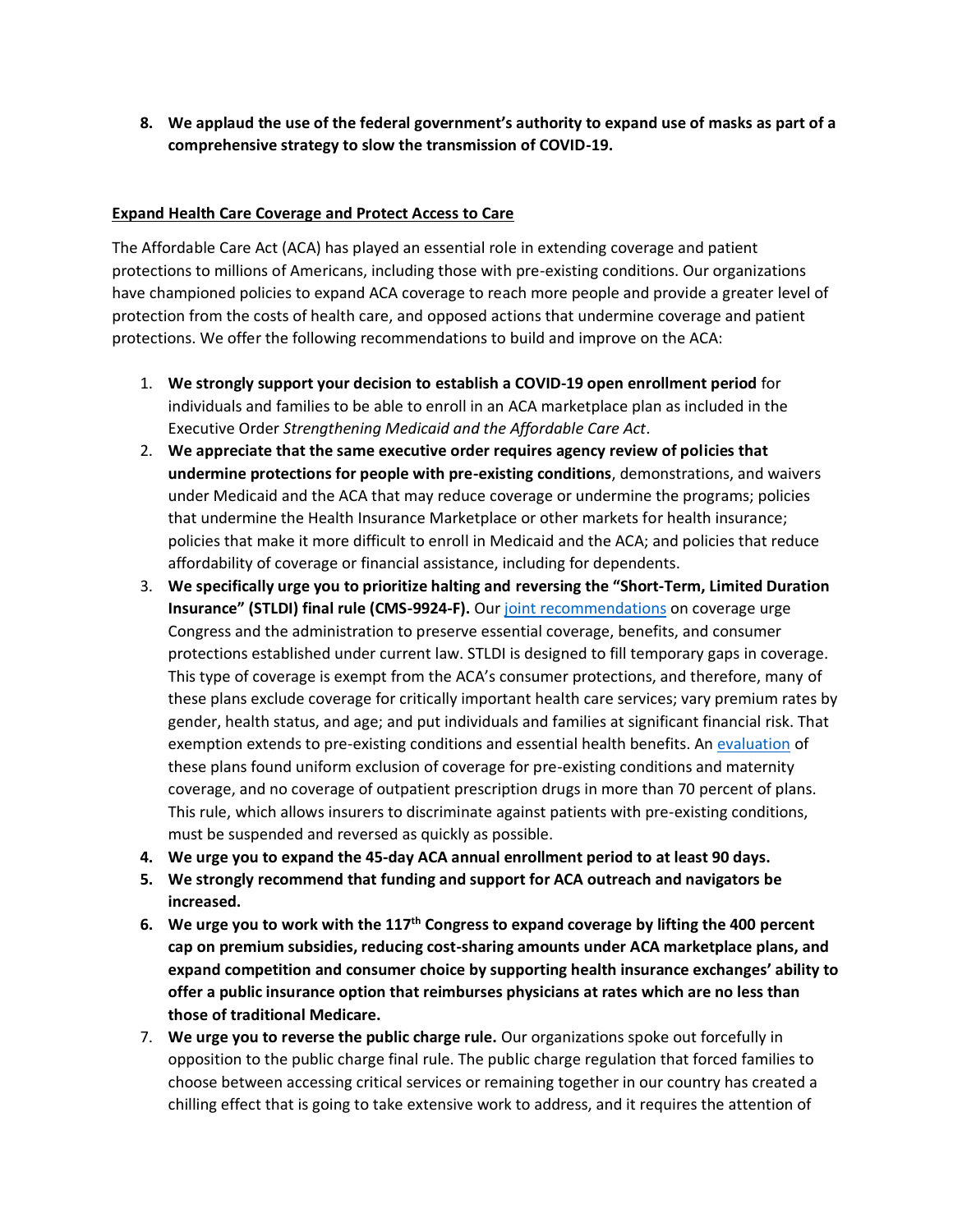policymakers at all levels. We appreciate that you have taken bold action early on in your administration to begin the process of reversing this rule.

# **Expand and Strengthen Medicaid**

Medicaid provides an essential source of coverage for more than 75 million children, pregnant women, adults, and seniors. The ACA created policies, including federal funding for Medicaid expansion, that have allowed many more people to qualify for coverage, yet more can and must be done to strengthen and expand Medicaid, including reversing current restrictions at state and national levels that are creating barriers to care. We are encouraged by your executive order requiring agencies to examine policies or practices that may present unnecessary barriers to individuals and families attempting to access Medicaid or ACA coverage, and that may reduce the affordability of coverage or financial assistance for coverage, including for dependents. Our organizations specifically recommend that you:

- 1. **Seek enactment of legislation to increase the Federal Medicare Assistance Percentages (FMAP) during the public health emergency (PHE) and at least through the end of CY 2021.** We support the goals of your January 21 memorandum to increase reimbursement and other assistance to states.
- 2. **Continue your efforts to revise agency guidance and review existing state waivers to ensure guidance and waivers are consistent with the intent of the Medicaid program and appropriately increase beneficiaries' access to needed care.** Specifically, we strongly support withdrawing the 1115 Community Engagement Initiative guidance and the Healthy Adult Opportunity guidance, and rescinding approval for waivers that reduce coverage, such as those that condition eligibility on work requirements and those that reduce benefits via eliminating retroactive eligibility.
- 3. **Rescind approval for waivers that reduce coverage**, such as work and community engagement requirements; that include high premiums and cost sharing on beneficiaries; or that seek to eliminate or pare back retroactive coverage, non-emergency medical transportation, and other crucial benefits.
- 4. **Approve pending waivers that broadly expand coverage**, including waivers that allow payment for behavioral health treatment services provided in Institutions for Mental Diseases and proposals to extend postpartum Medicaid coverage beyond 60 days without narrow applications to subpopulations.
- 5. **Work with Congress to create incentives for remaining states to expand Medicaid**, such as reinstating a three-year FMAP incentive.
- **6. Urge Congress to enact legislation to address inadequate Medicaid payment levels and increase enrollees' access to care by aligning Medicaid payments for primary care services with Medicare payment levels.**

## **Improve Health Care for Women; End Interference in the Patient-Physician Relationship**

We applaud your commitment to supporting women's and girls' sexual and reproductive health and rights in the United States, as well as globally. Immediate action is needed to address critical women's health issues; reverse harmful women's health policies; and advance policies that protect, enhance, and promote the health of women and families across the country.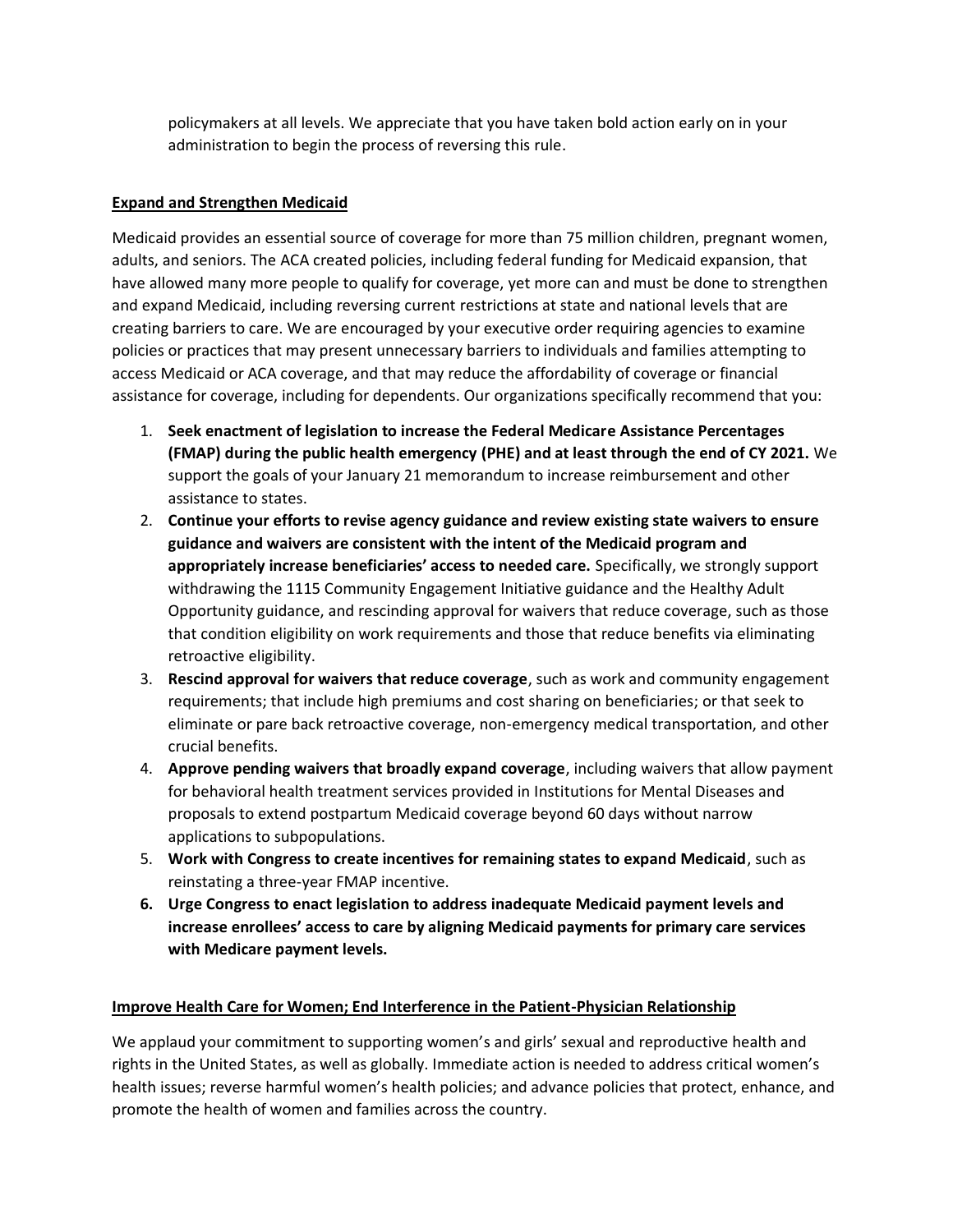- 1. As stated above, we urge the administration to **approve Section 1115 waivers that seek to extend Medicaid coverage for pregnant individuals beyond 60 days postpartum.** HHS has affirmed that Medicaid plays a critical role in protecting our nation's mothers from adverse maternal health outcomes, including maternal mortality. Continuous access to Medicaid is crucial to addressing our nation's shameful rising rate of maternal mortality. Medicaid paid for 43 percent of U.S. births in 2018, including 50 percent of births in rural areas, 60 percent of births to Hispanic women, and 66 percent of births to Black women. Approving these waivers could mean the difference between life and death for many women.
- 2. We appreciate your swift action in issuing an executive order requiring a review of the Compliance with Statutory Program Integrity Requirements rule and any other regulations governing the Title X program that impose undue restrictions on women's access to complete medical information. **We strongly urge the administration to rescind this rule immediately, reverse other harmful policies that interfere with the patient-physician relationship, and implement policies that affirm a woman's right to comprehensive, evidence-based, essential health care.** The current Title X regulation threatens women's lives by severely restricting access to medically accurate, preventive health care for millions of low-income women and adolescents who depend on the Title X family planning program. This regulation has caused family planning providers in 34 states to leave the Title X family planning program, resulting in limited, reduced, or no access to essential health services for over 1.5 million patients, including an estimated 750,000 in California alone. This regulation exacerbates racial and socioeconomic inequities in access to care for the program's disproportionately Black and Latinx patients, which have also disproportionately experienced the harmful impacts of the COVID-19 pandemic. Restoring this critical program so that it can meet the needs of some of our most under-resourced patients is crucial to mitigating the impacts of the COVID-19 pandemic and ensuring access to essential health services for the millions of patients who depend on it.
- 3. **Rescind the Religious Exemptions and Accommodations for Coverage of Certain Preventive Services Under the Affordable Care Act and the Moral Exemptions and Accommodations for Coverage of Certain Preventive Services Under the Affordable Care Act regulations**, which undermine the ACA by undercutting access to contraception without cost-sharing. These rules created a dangerous new standard for employers to deny their employees coverage based on their own religious or moral objections. This interferes in the personal health care decisions of our members' patients, and inappropriately inserts a patient's employer into the patientphysician relationship. In addition, these rules open the door to religious or moral exemptions for other essential physician-recommended preventive services, such as immunizations. Nocopay coverage of contraception has an undeniable positive effect on the health of women and families everywhere, as well as the economic health of the nation by saving money for taxpayers and state and federal governments. In 2010, unintended pregnancies cost approximately \$21 billion in government expenditures. Likewise, before the ACA, women were spending between 30 percent and 44 percent of their total out-of-pocket health costs just on birth control. After the ACA, women saved approximately \$1.4 billion in out-of-pocket costs for contraception in one year. Prompt rescission of these rules is vital to upholding women's ability to maintain a vital component of their health care.

#### **Address Physician Workforce Issues**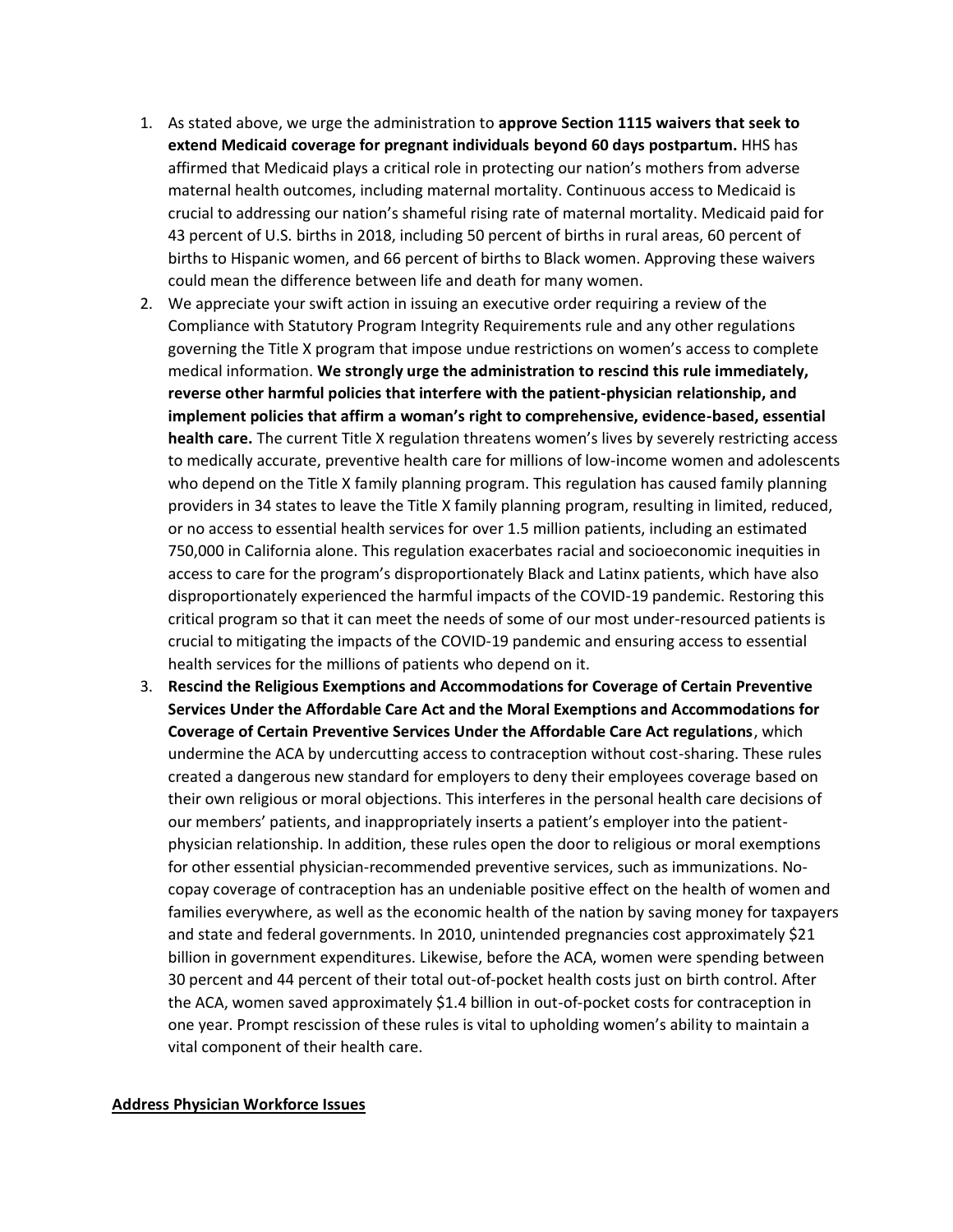Our nation is facing a significant shortage of primary care and mental health physicians. We look forward to working with your administration to grow the physician pipeline and ensure a robust and diverse health care workforce.

- 1. **Our organizations recommend you reverse the Strengthening Wage Protections for Temporary and Permanent Employment of Certain Aliens in the United States rule.** By significantly increasing the minimum required salary that hospitals and clinics must pay physicians with H-1B visas, this regulation will make it challenging for health systems to hire physicians with H-1B visas[. More than 10,000 H-1B physicians are employed each year to provide essential health](https://www.aafp.org/dam/AAFP/documents/advocacy/workforce/gme/LT-G6-DOL-H1BInterimRule-110920.pdf)  [services across the nation,](https://www.aafp.org/dam/AAFP/documents/advocacy/workforce/gme/LT-G6-DOL-H1BInterimRule-110920.pdf) particularly in rural and other under-resourced communities. As a result, this rule will exacerbate existing physician shortages and disrupt access to care.
- 2. **We strongly support your revocation of Executive Order 13950**, which prohibited federal agencies and contractors from offering or supporting certain forms of implicit bias training, including in medical schools and residency programs that receive federal funding.
- **3.** Our organizations appreciate your proclamation to extend the pause on federal student loan payments and collections through September 30, 2021, and keep the interest rate at 0 percent. This is especially important for our frontline physicians who are experiencing substantially reduced revenue and salaries while treating patients with COVID-19 and other acute and chronic conditions. **We urge you to work with Congress to enact legislation to provide permanent relief for high medical student debt beyond temporary relief during the PHE.**

# **Reducing Administrative Burden in Health Care**

Our organizations believe that as the health care system continues to evolve to one based on the value of care over the volume of services, and as we strive toward ensuring more equitable care to underserved communities, it is critical to expand and accelerate efforts to meaningfully reduce administrative burden. We recognize that this has been a focus of some efforts to date by the CMS office of Burden Reduction and Health Informatics―and believe that it is critically important to put patient care first by reducing unnecessary administrative burden. However, while well-intentioned, not all of these approaches have achieved their intended outcome; therefore, we encourage your administration to prioritize the following actions:

- 1. **Continuously evaluate the impact of regulations and administrative tasks on clinicians and patients.** We are encouraged by the Biden administration's recently released Memorandum regarding Modernizing Regulatory Review and stand ready to work with you to ensure its implementation in a manner that includes assessments of the financial, time, and quality-of-care impacts for new and existing regulations on clinicians and patients. We sincerely appreciate that the modernization effort will also focus on how the regulatory review process can promote public health, social welfare, and racial justice.
- 2. **Our organizations believe strongly in the importance of streamlining and/or eliminating prior authorization.** We believe that all industry stakeholders (e.g., private payers, public payers, and vendors) should standardize and automate prior authorization processes and requirements across the health care system in order to minimize restrictions that prohibit timely access to medically necessary health care services. The previous administration recently finalized a rule titled Reducing Provider and Patient Burden by Improving Prior Authorization Processes, and